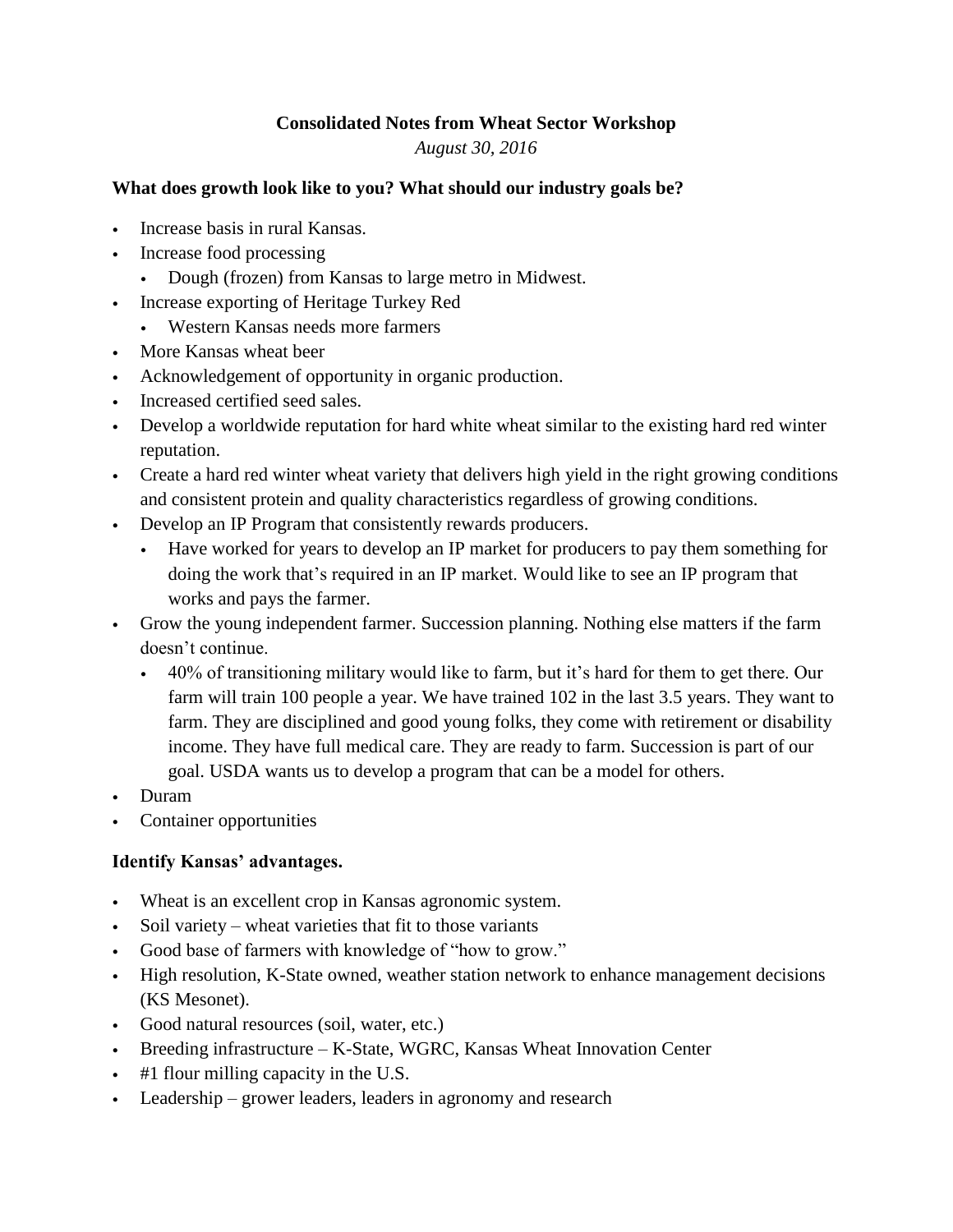- Seed retailers for ancient grains in Kansas?
- Milling capacity, rural communities

### **Identify barriers to growth.**

- Profit?
	- If you don't have profit, you aren't going to grow and we are in serious trouble right now in terms of profit
- Logistics moving large crops, rail service, segregation at harvest
	- Logistics impacts so many things. During a big crop harvest storage is a problem and selling at the worst time to sell. Shipping containers is something other states are doing it opens markets and provides a better cash price. If you look at every state, during harvest open up weight limits on trucks (most states around us do this) to move more grain, quickly. It clears out elevators faster and lets the grain move easier and there's less cost to the elevator.
- University research infrastructure is aging and faculty and staff are very susceptible to poaching.
	- I voted for university research. When I saw acceptance of GMOs it makes sense but when you have piles of wheat right now is more production what you really need? It's a slippery slope to maintain markets to improve quality/characteristics of wheat and not over-produce; I think that would be a good way to go to continue working on demand traits to improve demand.
- Stalk strength
- Railroads have a monopoly
- Lack of diversity on farms.
- Need less monocropping and more variation across state, with adjustment for regions.
- Federal regulations
- Need to be able to deliver Kansas wheat to foreign buyers (identity preserved)
- Gluten-free dietary trend
- No allowance by Federal Grain inspection for white wheat in red wheat or red wheat in white wheat.
- Herbicide resistant weeds
- Recruiting workforce to retain and grow industry (succession)
- Acceptance of GMOs (GE)
	- On the GM wheat thing there is no commercially grown GMO wheat anywhere in the world right now. We need to look at regulations - GMOs are being redefined and a lot of the technological breakthroughs in wheat breeding may fall under the GMO threshold. The next 5-10 years will see many changes. The wheat genome is finally sequenced. It will fall back into the regulation world. Japan and Korea have zero tolerance for modified wheat. We need to work with them.
- Biotech to drive production traits and productivity